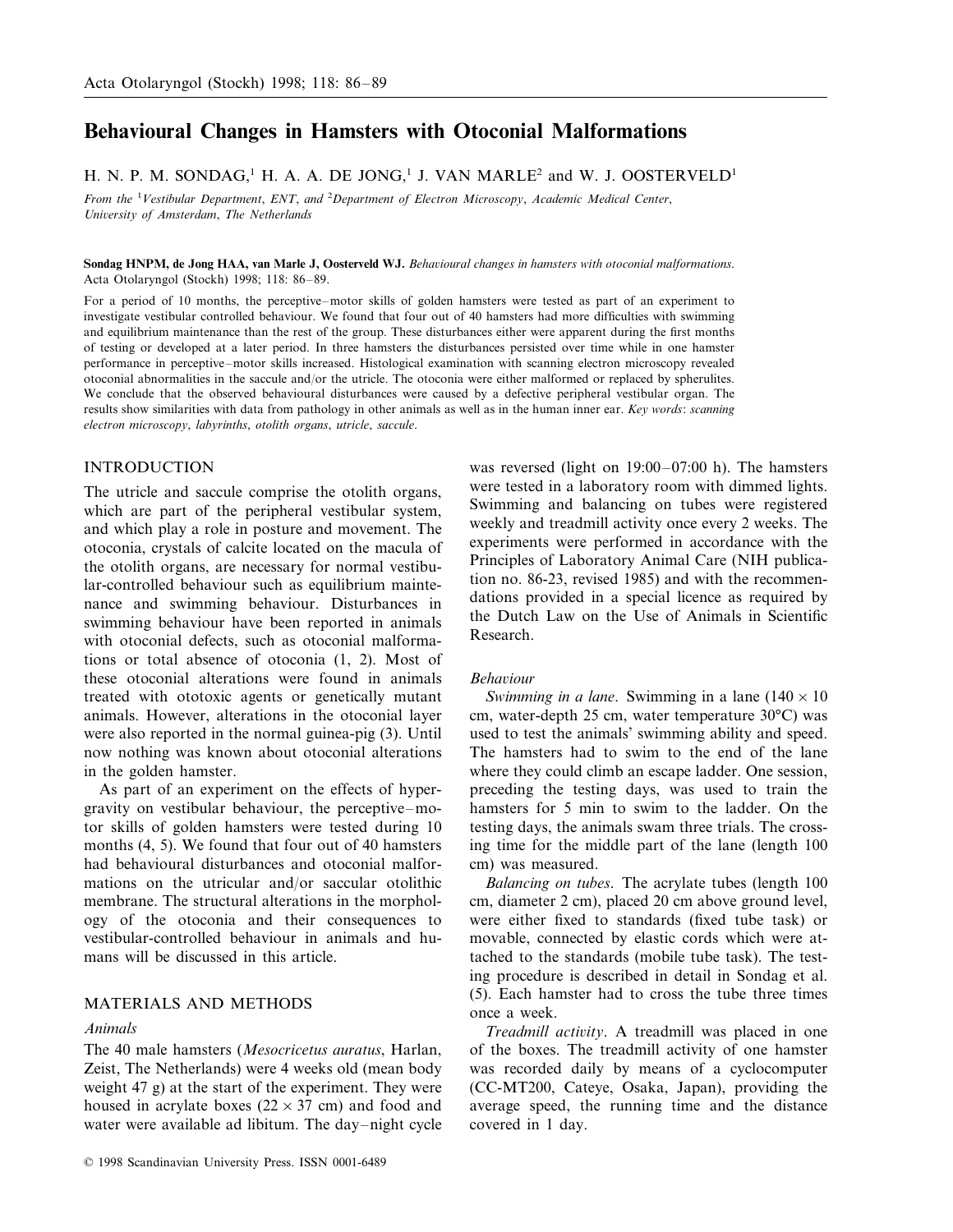#### *Histology*

After 10 months, the hamsters were killed and the temporal bones were dissected. The patches of utricle and saccule were fixed in 2.5% gluteraldehyde  $+0.5%$ paraformaldehyde in phosphate buffer solution (0.1 M, pH 7.4) for 20 min. After rinsing in distilled water and air-drying, the specimens were mounted on aluminium stubs and coated with gold for electron microscopical scanning (ISI SS40).

For crossing times in the swimming tests and crossing times and falling frequency in the tube tests, the mean of three trials per day per animal was calculated. Data from the swimming tests were statistically assessed with repeated analysis of variance (ANOVA) and from the tube tests with repeated ANOVA with body weight as covariates (ANCOVA). The statistical software SPSS  $PC + 5.0$  was used for the analysis (significant at  $p < 0.05$ ).

## RESULTS

The four hamsters showed normal locomotion, and treadmill activity (ambulation, average speed and time spent on the treadmill) did not differ significantly from the other 36 hamsters.

The results for the remaining 36 hamsters were as follows. *Swimming in a lane*: Within 4 weeks, all 36 hamsters were able to swim to the other side of the lane. The hamsters swam in a doggy-paddle style using both forelimbs and hindlimbs. Mean swimming speed was 0.22 m/sec (range 0.2–0.26 m/sec). *Tube tasks*: Within 5 weeks all 36 hamsters managed to walk on both tubes. The mean crossing time for the fixed tube was 16.4 sec (range 12–26 sec) and the mean number of falls was 0.53 falls per crossing (range 0.05–1.8 falls). For the mobile tube the crossing time was 24 sec (range 17–40 sec) and the mean number of falls was 1.1 falls per crossing (range 0.1–2.3 falls). *Histology*: All 36 hamsters showed normal otoconia on both the utricle and saccule, and no abnormalities were found in the size or shape of the otoconia (Fig. 1).

Hamster I showed severe swimming disturbances, as could be seen when circling under water. This hamster often had to be saved from drowning (no mean swimming speed available).

Furthermore, when tested on the tubes, this hamster was not able to stand on the tube or walk on the tube. Histological examination of the otoconial layer showed that both saccules were covered with spherulites (Fig. 2) and no otoconia were present. The otoconial layer of the utricles had normal otoconia.

Hamster II showed no difference from the control hamsters in swimming and balancing during the first



*Fig*. 1. Otoconia on the saccule of hamsters showing normal vestibular functioning.

10 weeks of testing. After this period, this hamster had a decreased swimming ability which was shown by difficulty in keeping its head above water level and swimming with a horizontal body position. Furthermore, the swimming speed (mean speed 0.14 m/sec, range 0.07–0.25 m/sec) was lower for this hamster than for the rest of the group. The ability to keep its balance on the tube also decreased: in 46% of the trials this hamster was unable to stand on the tube. The otoconia of both the saccules and the utricles were malformed (Fig. 3).

Hamster III had a decreased swimming ability that was shown by difficulty in keeping its head above water level and swimming with a horizontal body position during the whole period of testing. Furthermore, this hamster swam more slowly than the other hamsters (mean speed 0.08 m/sec, range 0.07–0.2 m/sec). These differences were observed during the whole period of testing. Balancing on the tubes was within range of the rest of the group. The otoconia of the saccules appeared to be malformed (multifaceted, Fig. 4), while the otoconia from the utricle looked normal.



*Fig*. <sup>2</sup>. Apatite spherulites on the saccular otoconial patch of hamster I.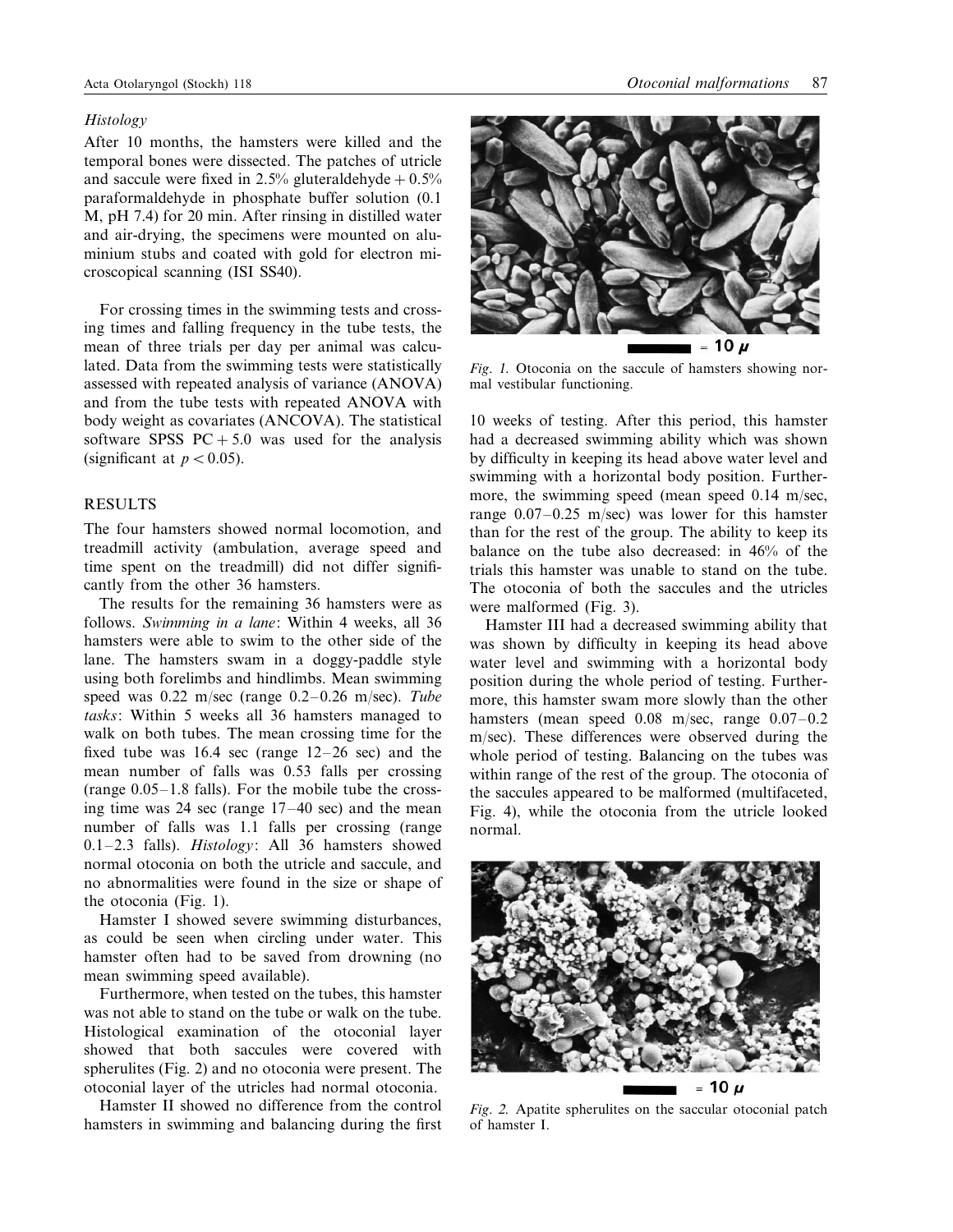

*Fig*. 3. Malformed otoconia on the saccular otoconial patch of hamster II.

Hamster IV showed a decreased swimming ability during week  $1-12$ , which was observable in circling during swimming, and a decreased swimming speed (mean speed  $0.12$  m/sec, range  $0.09-0.14$  m/sec) compared with the control group. Sometimes the hamster had to be saved from drowning. After week 13, the swimming ability of this hamster improved and was not different from the other hamsters during the rest of the experiment. No difficulties were found in balancing on the tubes. The otoconia of the saccules and the utricles were malformed (Fig. 5).

## DISCUSSION

Alterations in otoconia morphology seem to lead to disturbances in vestibular behaviour, such as ataxia, head-tilting and disorientation during locomotion, swimming and air-righting (1, 2). Swimming disturbances were found in animals with otoconial malformations or with a total absence of otoconia. These otoconia alterations were caused either by ototoxic agents or by genetic mutations (1, 2, 6). Until now it



*Fig*. <sup>4</sup>. Multifaceted otoconia on the saccular otoconial patch of hamster III.



*Fig*. <sup>5</sup>. Malformed otoconia on the utricular otoconial patch of hamster IV.

has been suggested that vestibular function only decreases when the malformations in the otoconial layer are severe enough. For example, Gray et al. (7) found that destruction of more than two of the four otolith organs of mice led to disturbances in swimming behaviour. The data from hamster I suggest that behavioural disturbances may occur even when only two otolith organs are affected by alterations. The spherulites observed on both saccular maculae of this hamster (Fig. 2) resembled those observed in the otolith organs of a patient described by Johnsson et al. (8). This patient had a hereditary congenital deafness and complained about moments of dizziness. Post-mortem study of the otolith organs revealed that the utricles and saccules were covered with apatite spherulites. The same kind of spherulites was also found in some labyrinths of deaf Dalmatian dogs (9). However, in the last study no systematic research into abnormal vestibular behaviour was included. Thus, spherulites are found both in humans and in other species and are most probably the cause of the observed behavioural disturbances. Rouse et al. (9) hypothesized that a disturbed endolymphatic homeostasis causes these otoconial abnormalities. Through phosphatization, the calcite structure of the otoconia is transformed into an apatite structure resulting in spherulites.

Animals with either otoconial malformations or multifaceted otoconia in the otolith organs had less severe problems with performance on the vestibular tasks (hamsters II, III and IV).

Furthermore, our data indicate that these disturbances in behaviour occurred at an earlier stage of otoconia malformation in the hamster than in mice, rats or guinea-pigs  $(1-3)$ . The reason for this higher sensitivity to otoconial alterations in the hamsters might be that the hamster depends more on vestibular information than the other species do, because of its poorly developed visual system. However, we do